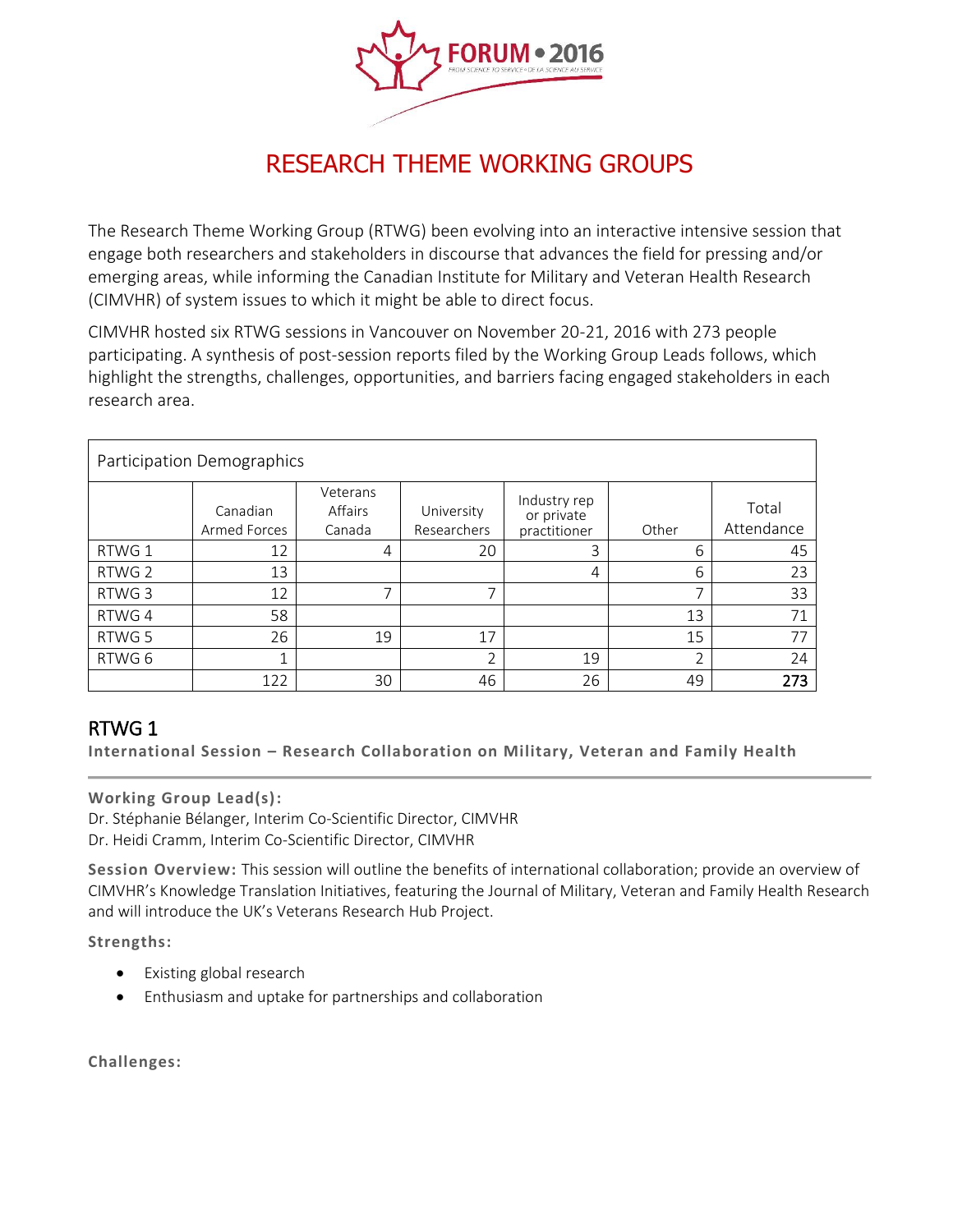

- Variations in methodologies and definitions related to how we approach military/veteran health and wellbeing questions
- Mitigating space and time zone challenges as well as cultural differences

**Opportunities:**

- Centralized e-exchange hub
- KT action plan to engage public and political interests
- Engage students to grow the research field

#### **Barriers:**

- Funding
- Methodology variations

### RTWG 2

**Clinical Research 102: A primer for health care professionals** 

#### **Working Group Lead(s)**

Dr. Eric Robitaille, Physiotherapy Section Head, Department of National Defence

**Session Overview:** Due to their regular contact with patients, health care professionals are in an optimal position to contribute to clinical research and thereby promote a culture of quality improvement and evidence informed practice. RTWG 2 participants will review the value of each of the research designs in the hierarchy of evidence and explore the use of a standardized tool for evaluating the quality of randomized controlled trials. We will aim to develop a multi-disciplinary appreciation of the subjective, self-reported and objective, functional outcome measures recommended in the evaluation of impairments, activity limitations & participation restrictions in CAF members with lower back pain. Our aim is to develop a comprehensive strategy to promote collaboration between researchers and health care professionals to participate in clinical research.

#### **Strengths:**

Existing standardized scales and tools (PEDro, COSMIN, R2MR, PLE, SBST)

#### **Challenges:**

- Variations in lexicons
- KT: researcher/clinician effectiveness vs efficacy dialogue
- Prediction of MSK injury is CAF's largest medical challenge
- Few tools available to perform simple and quick assessments
- Limited inter-disciplinary collaboration opportunities available within CAF

#### **Opportunities:**

- Collaboration with other clinicians/health care professionals (i.e. social workers) and researchers through CIMVHR Forum, mentorship programs, research social networking sites (UNIweb, ResearchGate)
- Adapt available tools (LIFE, Sorenson) for broader use
- Collaboration with clinicians to determine research questions

#### **Barriers:**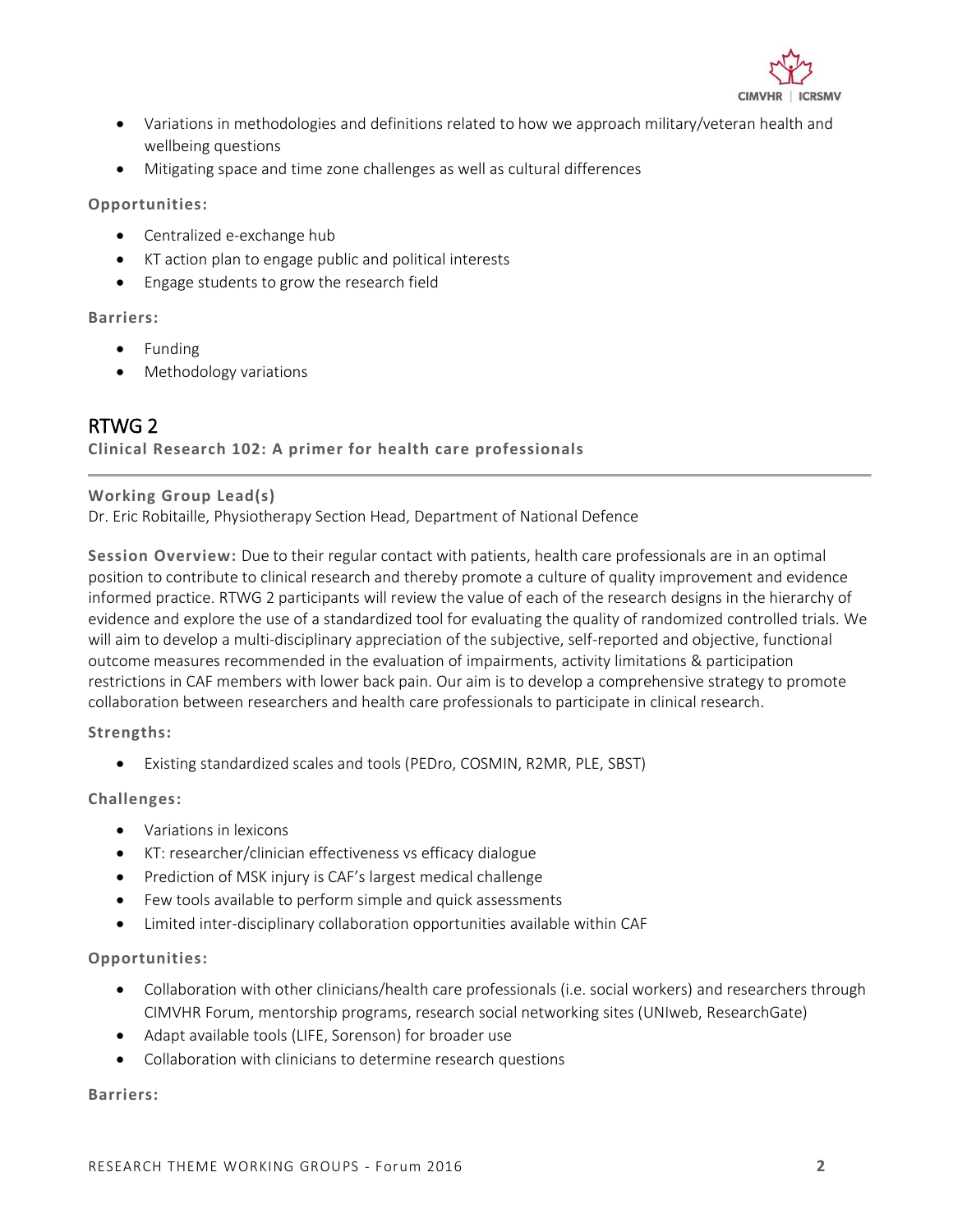

- Communication between research and clinical practice
- Accessing mental health stigma
- Limited E-health record accessibility
- Post graduate studies research options

## RTWG 3

#### **Collaborating to Advance the Health and Well-being of Military and Veteran Families**

#### **Working Group Lead(s):**

Dr. Heidi Cramm, Interim Co-Scientific Director, CIMVHR

Dr. Nicola Fear, Professor of Epidemiology at the Academic Department of Military Mental Health, Co-Director of the King's Centre for Military Health Research

**Session Overview:** This session will engage academic researchers, government scientists, policy makers, military and Veteran family service providers, and charitable agencies to:

- Describe the ways in which the field is evolving,
- Identify barriers and facilitators for collaboration, and
- Explore opportunities to create the conditions for successful and effective collaboration within and across sectors.

A panel of experts will describe the current landscape, followed by small group working sessions and large group discussion. The session aims to come up with the "next steps" in advancing collaboration within the field. Session objectives include:

- 1. Describing advancements in military and Veteran family health and well-being research
- 2. Identifying barriers and facilitators to collaboration across and within sectors
- 3. Identifying potential opportunities and strategies to advance the field through collaboration

#### **Strengths:**

Existing partnerships and potential for future collaboration

#### **Challenges:**

- Data sharing between government and academics
- Obtaining uniquely Canadian data
- Accessing subjects/recruitment
- KT: sharing information between and across sectors, disciplines and countries and how to normalize this
- KT: creating a culture of dissemination and understanding to increase lay audience access to findings and research
- Maintaining project momentum and generating new projects
- Operationalizing and linking research with other organizations were applicable

#### **Opportunities:**

- Create flexible data sharing agreements and infrastructure with government to simply access to families and provide timely security clearance for researchers /students
- Identify key research gaps
- Define who a Military Family is and how it fits within the definitions used by researchers, government and service providers and then develop a common lexicon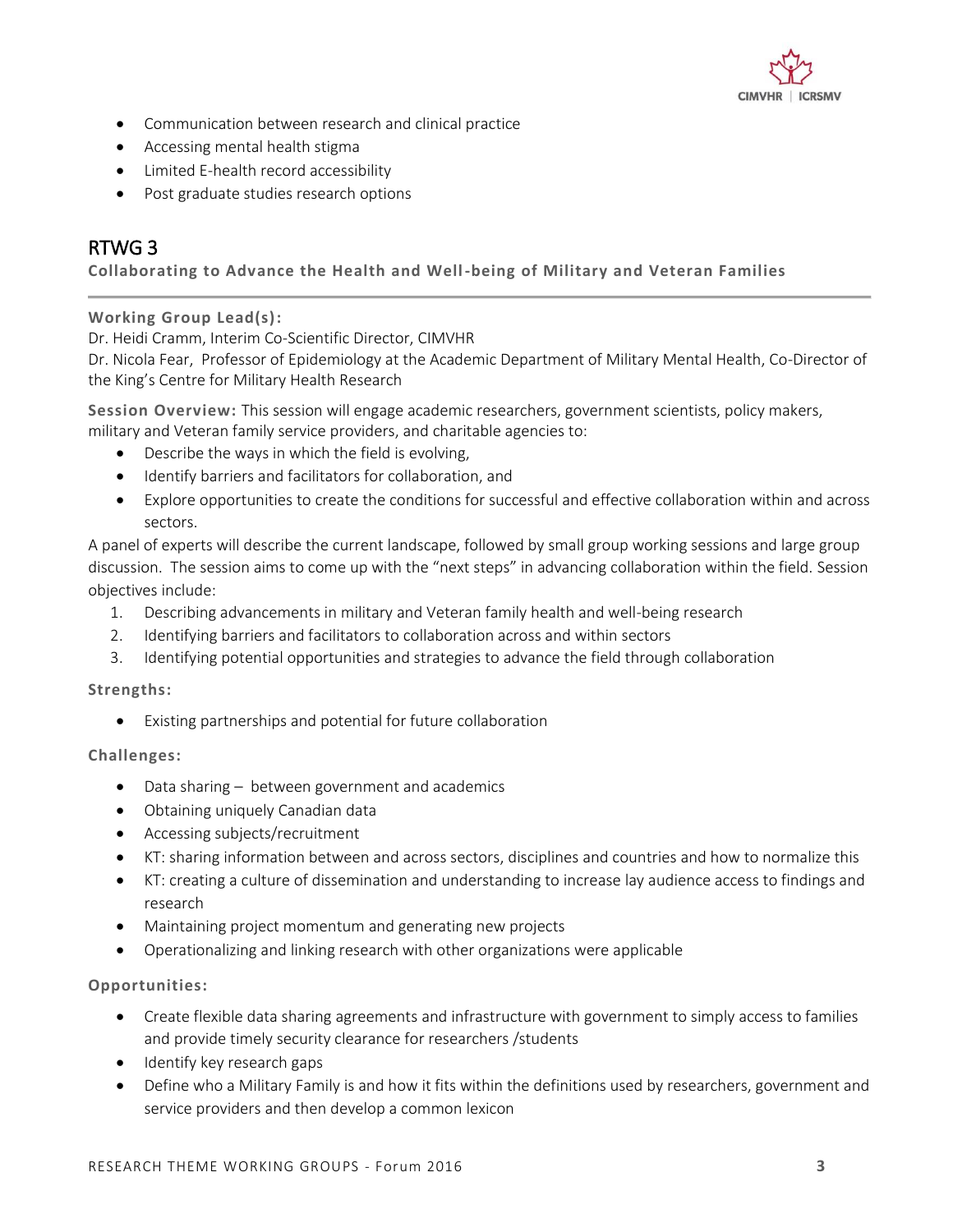

- Provide feedback on websites and databases to improve functionality
- Review potential institutional barriers/challenges to assist with sharing and collaboration and

#### **Barriers:**

- Different languages used amongst researchers
- Workloads of service providers limit ability to assist with research

### RTWG 4

**Musculoskeletal Health in the CAF, how do we stem the tide? Injury prevention for the 21st century**

#### **Working Group Lead(s):**

LCol Markus Besemann, Head of Physical Medicine and Rehabilitation CF H Svcs Gp in conjunction with Force Health Protection, CF Physio, and DFIT

**Session Overview:** This session will provide an overview of the epidemiology of MSK injuries in the CAF, review current Injury reduction strategies, emerging novel means of risk profiling and the application of corrective exercise. The concepts aim to provide participants with practical knowledge and skills as well as tools to incorporate into practice. A summary discussion and small group breakout session will allow participants to provide direct input as to the optimal delivery of the strategies discussed.

**Strengths:**

- Fyidence-based research
- MSK injury is preventable
- Annual fitness assessments

#### **Challenges:**

- Lack of injury surveillance and data
- Fitness and injury prevention are not in the operational training schedule
- Competitive nature of FORCE leads to increased injuries
- KT: getting ideas into practice

#### **Opportunities:**

- Develop and define a proper training program geared to individual's required level
- Provide standardized access to services on each base
- Use DFIT to implement unit training program to each member as long as baseline testing
- Engage students to grow the research field
- Create a communications plan to engage leadership in injury prevention strategies
- Generate collaborative research

#### **Barriers:**

- Lack of statistics to demonstrate that new fitness regimes are superior to old ways of doing things
- Lack of new fitness regime buy-in from base commanders and leadership
- Poor 'physical function' literacy rates and unfit/unprepared members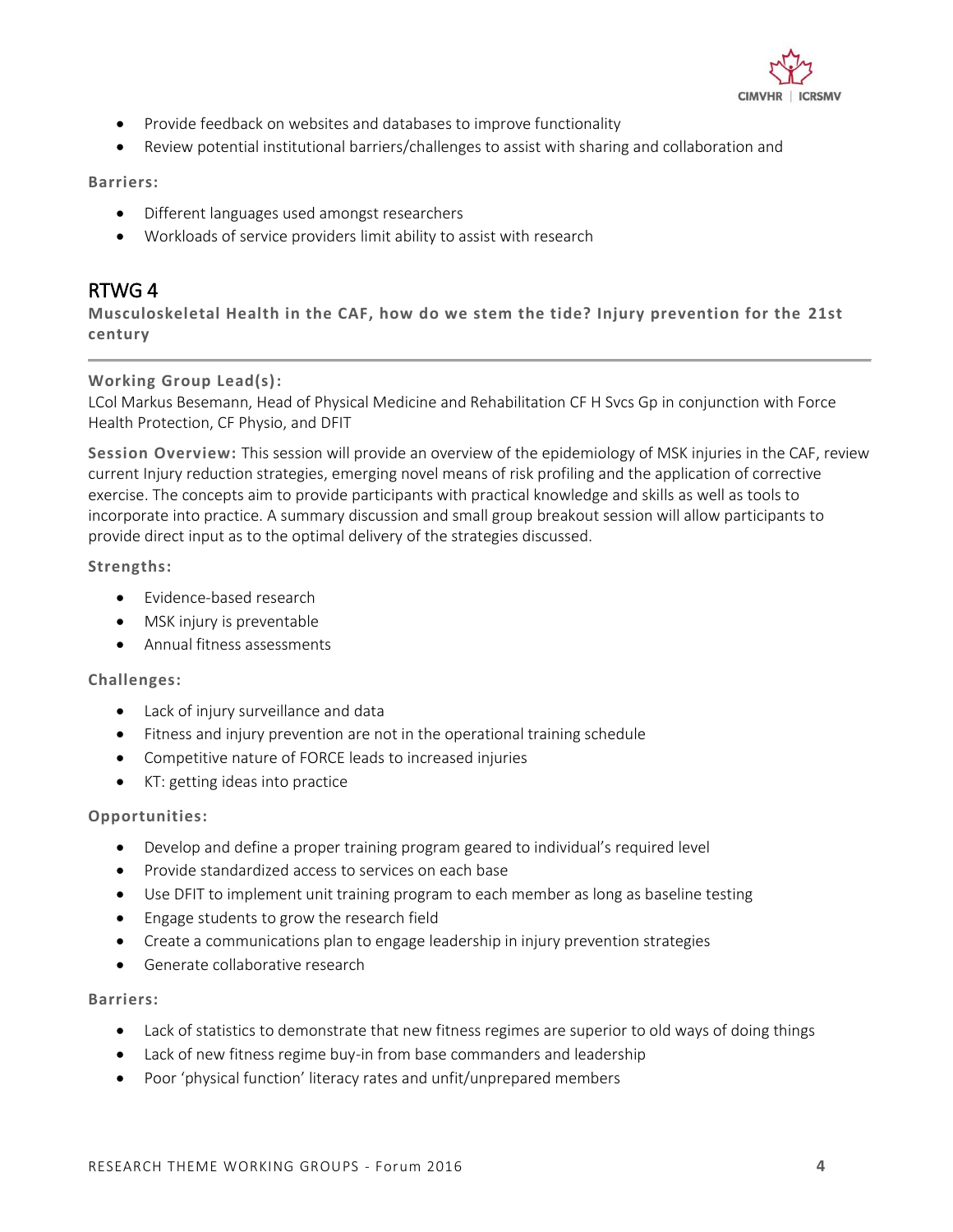

# RTWG 5

**Veteran Identity and Well-Being in Military-Civilian Transition: What do we know and what can we do?**

#### **Working Group Lead(s):**

Dr. Jim Thompson, Medical Advisor, Research Directorate, Veterans Affairs Canada Wendy Lockhart, Senior Policy Officer, Research Directorate, Veterans Affairs Canada

**Session Overview:** There is growing interest in the role of identity in successful military-civilian transition. Experts who work with military personnel and Veterans as they adjust to leaving military life observe that challenges with identity are important determinants of transition success. How well Veterans are living in all areas of their lives, including work, finances, health, social integration and housing defines successful transitions (global well-being)?

The goal of this working group is to enhance knowledge of the role of identities in the well-being of Veterans and their families.

#### **Strengths:**

- Strong international military sociology research focus on identities in serving military personnel, particularly in relation to civilian identities
- Increasing researcher interest and networking amongst researchers and knowledge users in Veterans' (post-military) identities
- Considerable interest at Veterans' administrations about Veteran identity.
- Emerging consensus regarding the importance of identities in the well-being of military personnel and Veterans (ex-military), particularly in dealing with challenges during military-civilian transition
- Researchers are applying theories developed in other types of transitions to Veterans

#### **Challenges:**

- There is no accepted conceptual framework for Veterans' identities.
- Lack of accepted ways to measure Veterans' identities and the effect of identity-related interventions and programs on well-being, in part owing to differences between the perspectives of researchers and administrators and the perspectives of Veterans and their families.
- No epidemiologic information on the numbers of types of military-civilian transition trajectories (e.g. number struggling with identity issues versus those not struggling).
- Research on serving members does not readily translate to life after service.
- Limited KT tools for getting academic findings in this area into the hands of service providers, policymakers, Veterans and their families.
- Lack of information on Veterans' "family" issues with respect to identities.

#### **Opportunities:**

- Extend research Canadian and international research on identities in military and Veteran phases of life.
- Engage students to grow the research field
- Explore alternative theories (i.e., intersection theory)
- Engage and teach policy-writers, program developers and service providers inside and outside of government how to apply learnings about military and Veteran identities to support their well-being in service, in transition to civilian life and in life after service.